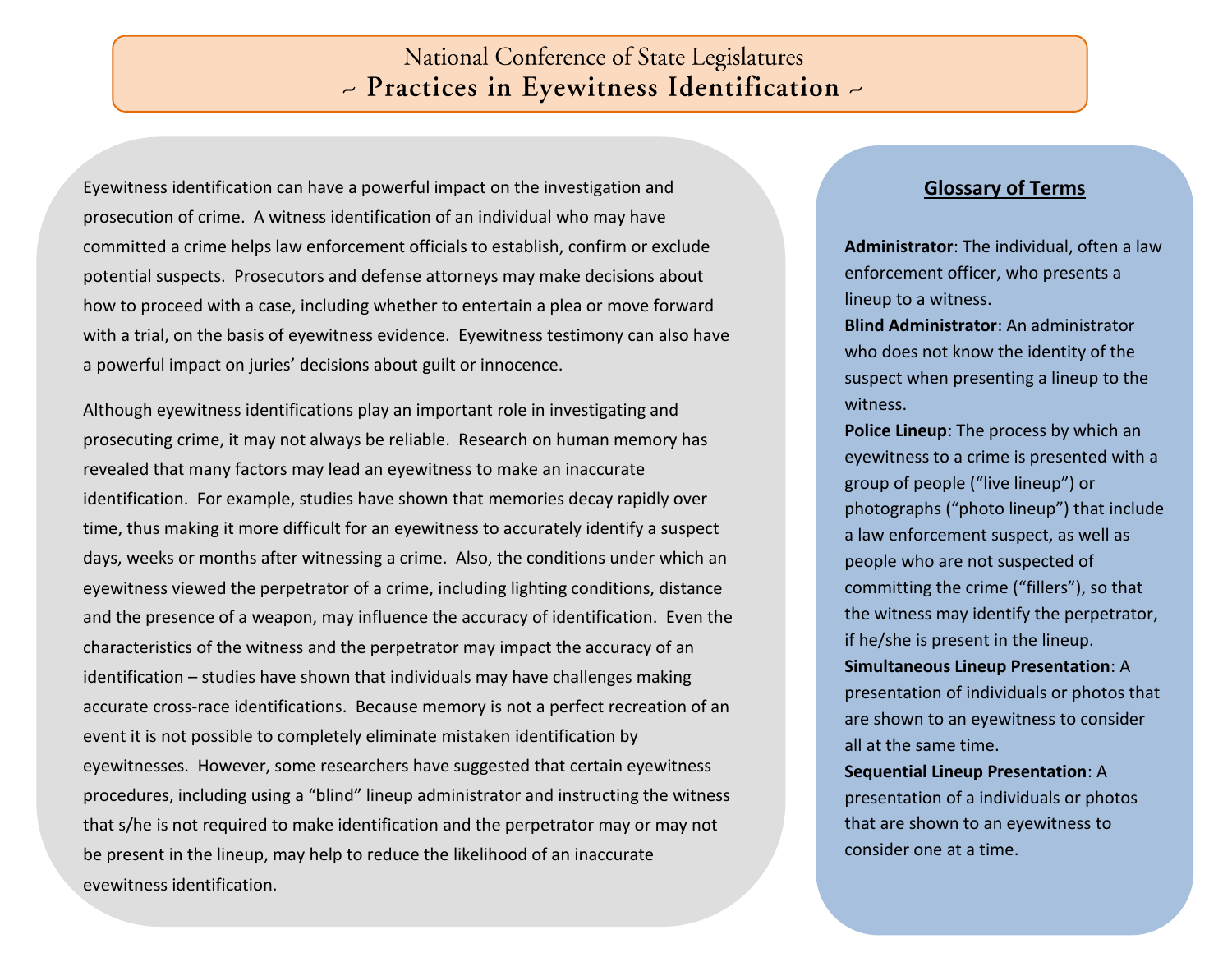Policymakers and criminal justice stakeholders around the country have recognized that when an eyewitness incorrectly identifies someone as a suspect, an innocent person may go to jail, a guilty individual remains free to commit future crimes and citizens' tax dollars must be used to compensate the exonerated. Thus, improving eyewitness identification procedures and ensuring that eyewitness evidence is used appropriately in the investigation and prosecution of crime can support the fair administration of justice and effective use of limited public safety resources. To that end, many states have taken a variety of actions to address eyewitness identification issues including convening committees to issue reports on these issues, drafting model policies and procedures and passing legislation.

At least 11 states have laws that address procedures for eyewitness identification. State actions addressing eyewitness evidence have recommended the use of blind administration, recommended the sequential presentation of lineups, provided specific instructions for eyewitnesses, set requirements for constructing lineups (including how to identify appropriate lineup fillers), provided training for law enforcement and created study committees. Issues addressed in each state by statute are identified in **Figure 1**.



#### **Figure 1 - States with Laws Addressing:**

Eight states—California, Connecticut, Georgia, Florida, Illinois, Pennsylvania, Rhode Island, Vermont and Virginia—have studied eyewitness identification procedures and issued reports detailing their findings. Links to these reports are included in the chart below.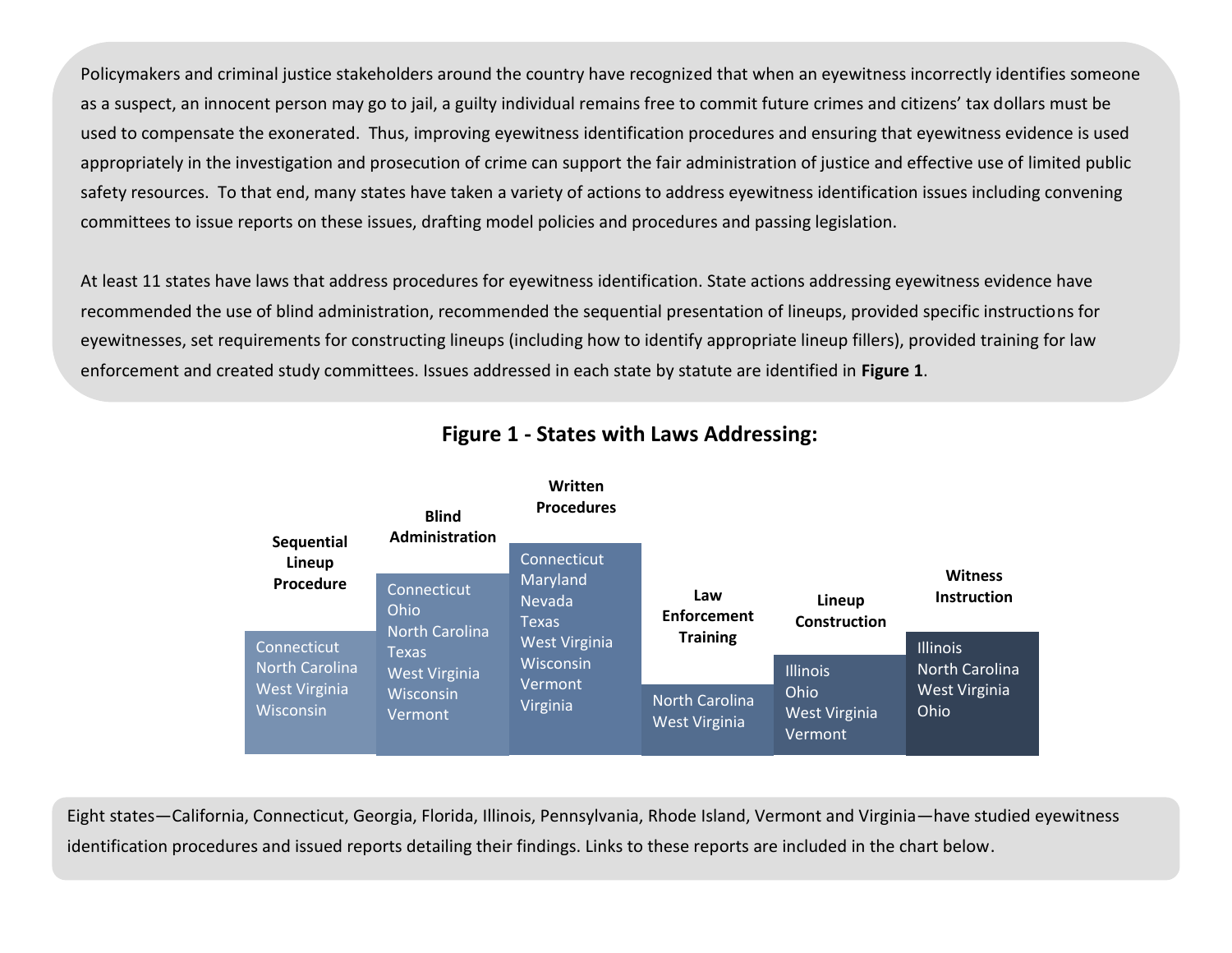State executive and judicial branches also have addressed identification procedures. For example, New Jersey, the first state to address identification procedures, did so through regulations issued by the state Attorney General, which incorporated recommendations on eyewitness evidence published the United Stated Department of Justice (available at https://www.ncjrs.gov/pdffiles1/nij/178240.pdf). The regulations also required that, whenever practical, police departments conduct sequential lineups with blind administrators. In State v. Henderson, New Jersey's Supreme Court, reviewed scientific evidence on human memory and the various factors that can affect the reliability of eyewitness identifications for admissibility as evidence. The Henderson decision also directed that revised jury instructions be prepared to help jurors better understand potential issues with eyewitness identification. Similarly, in State v. Lawson, Oregon's Supreme Court revised the state's legal framework for admitting eyewitness evidence and enabled courts to permit case-specific expert testimony and/or jury instructions on the factors that may impact the reliability of eyewitness evidence. In the Lawson decision, the Oregon Supreme Court noted that identification procedures should be conducted by a blind administrator, witnesses should receive specific instructions before reviewing a lineup (including that it is permissible not to make an identification and the lineup may or may not include a suspect), and certain protocols should be followed in constructing a lineup.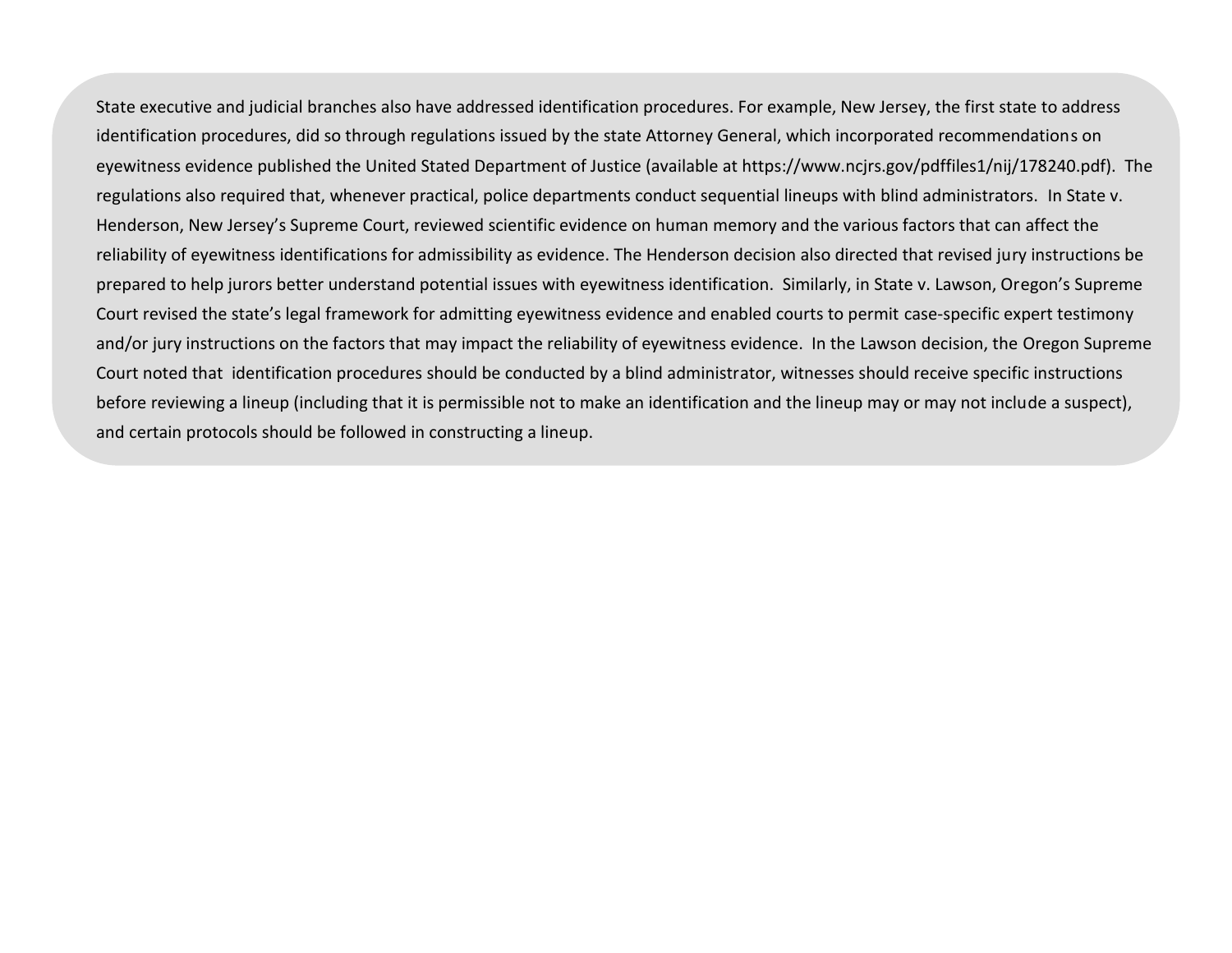# **State Action Addressing Eyewitness Identification**

### **Chart Key:** Each color represents a different action

Legislative Enactments – Enacted bills and adopted resolutions

Agency Regulation – Policies implemented by state agencies

Judicial Decision – State court cases

Task Force Report – Legislative studies or reports

| State &                                                                                     |      | <b>History of State Action</b> |                                                      |                                                 |      |                                                |                                                                                                                              |                                            |      |                                                                                 |                                                                         |                                                                    |                                                                                             |                                                   |  |
|---------------------------------------------------------------------------------------------|------|--------------------------------|------------------------------------------------------|-------------------------------------------------|------|------------------------------------------------|------------------------------------------------------------------------------------------------------------------------------|--------------------------------------------|------|---------------------------------------------------------------------------------|-------------------------------------------------------------------------|--------------------------------------------------------------------|---------------------------------------------------------------------------------------------|---------------------------------------------------|--|
| <b>Statute</b>                                                                              | 2001 | 2002                           | 2003                                                 | 2004                                            | 2005 | 2006                                           | 2007                                                                                                                         | 2008                                       | 2009 | 2010                                                                            | 2011                                                                    | 2012                                                               | 2013                                                                                        | 2014                                              |  |
| California                                                                                  |      |                                |                                                      | <b>SR 44</b><br>Creates<br><b>Task</b><br>force |      |                                                |                                                                                                                              | Fair<br>Administrati<br>$on of$<br>Justice |      |                                                                                 |                                                                         |                                                                    |                                                                                             |                                                   |  |
| Connecticut<br>General Stat.<br>$§ 54-1p;$<br>General Stat.<br>§7-294q                      |      |                                |                                                      |                                                 |      |                                                |                                                                                                                              |                                            |      |                                                                                 | HB 6344<br><b>Creates task</b><br>force and<br>provides ID<br>standards | HB 5501<br><b>Provides ID</b><br>standards<br><b>Eyewitness ID</b> | Mandatory<br><b>Uniform</b><br>Policy for<br><b>Eyewitness</b><br>$\underline{\mathsf{ID}}$ | <b>HB5586</b><br>Provides<br>task force<br>duties |  |
| Florida                                                                                     |      |                                |                                                      |                                                 |      |                                                |                                                                                                                              |                                            |      | <b>Administrative</b><br><b>Order Florida</b><br><b>Innocence</b><br>Commission |                                                                         | <b>Florida</b><br>Innocence<br>Commission<br><b>Final</b>          |                                                                                             |                                                   |  |
| Georgia                                                                                     |      |                                |                                                      |                                                 |      |                                                | HR 352 Creates<br>task force<br><b>HR 1071</b><br>Requires written<br>law enforcement<br>rules<br>Eyewitness ID<br>Procedure |                                            |      |                                                                                 |                                                                         |                                                                    |                                                                                             |                                                   |  |
| <b>Illinois</b><br>Rev. Stat. cha<br>725, § 107A-<br>5; Rev. Stat.<br>cha 725, §<br>107A-10 |      |                                | SB 472;<br><b>HB 576</b><br>Provides ID<br>standards |                                                 |      | Sequential<br><b>Double</b><br><b>Blind ID</b> |                                                                                                                              |                                            |      |                                                                                 |                                                                         |                                                                    |                                                                                             |                                                   |  |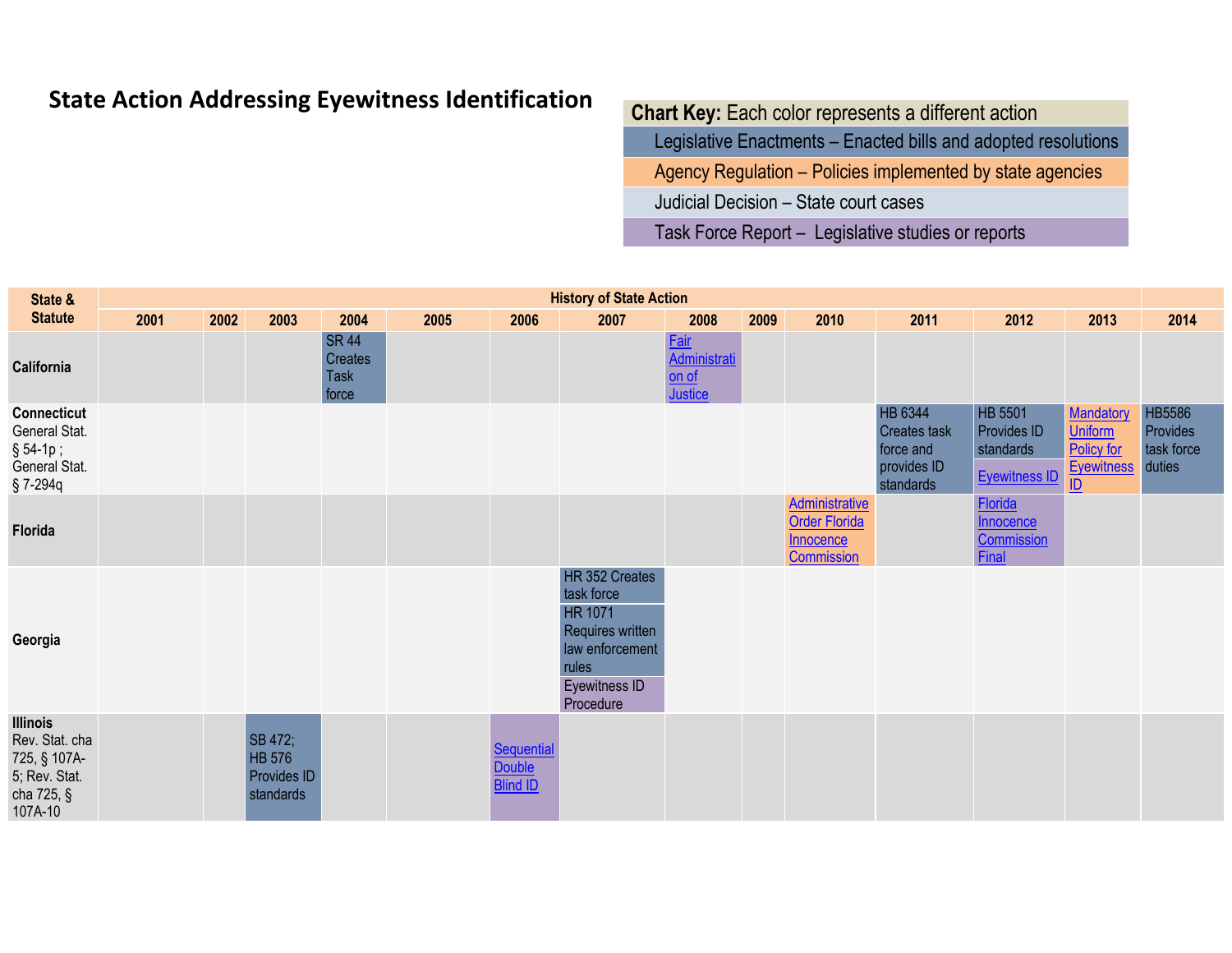| State &                                                                    | <b>History of State Action</b>                                   |      |      |      |      |                                        |                                                               |                                       |      |                                                                                                           |                                                           |                                     |      |                                                                              |
|----------------------------------------------------------------------------|------------------------------------------------------------------|------|------|------|------|----------------------------------------|---------------------------------------------------------------|---------------------------------------|------|-----------------------------------------------------------------------------------------------------------|-----------------------------------------------------------|-------------------------------------|------|------------------------------------------------------------------------------|
| <b>Statute</b>                                                             | 2001                                                             | 2002 | 2003 | 2004 | 2005 | 2006                                   | 2007                                                          | 2008                                  | 2009 | 2010                                                                                                      | 2011                                                      | 2012                                | 2013 | 2014                                                                         |
| <b>Maryland</b><br>Public Safety<br>Code Ann. §<br>3-506                   |                                                                  |      |      |      |      |                                        | <b>HB 103</b><br>Requires written<br>law enforcement<br>rules |                                       |      |                                                                                                           |                                                           |                                     |      | <b>SB 860;HB</b><br>1200<br>Requires<br>written law<br>enforcement<br>policy |
| Nevada<br>Rev. Stat. §<br>171.1237                                         |                                                                  |      |      |      |      |                                        |                                                               |                                       |      |                                                                                                           | AB 107<br>Requires<br>written law<br>enforcement<br>rules |                                     |      |                                                                              |
| <b>New Jersey</b>                                                          | <b>Guidelines for</b><br><b>Preparing Photo</b><br>& Live Lineup |      |      |      |      |                                        |                                                               |                                       |      |                                                                                                           | State v.<br>Henderson 27<br>A.3d 872*                     |                                     |      |                                                                              |
| <b>North</b><br>Carolina<br>Gen. Stat. §§<br>15A-284.50 to<br>.53          |                                                                  |      |      |      |      |                                        | HB 1625<br><b>Provides ID</b><br>standards                    | <b>Eyewitness</b><br><b>ID Reform</b> |      |                                                                                                           |                                                           |                                     |      |                                                                              |
| Ohio<br>Rev. Code<br>Ann. §<br>2933.83;<br>Rev. Code<br>Ann. §<br>2933.831 |                                                                  |      |      |      |      |                                        |                                                               |                                       |      | <b>SB 77</b><br>Provides ID<br>standards and<br>requires<br>agency to<br>develop<br>procedures            |                                                           |                                     |      |                                                                              |
| Oregon                                                                     |                                                                  |      |      |      |      |                                        |                                                               |                                       |      |                                                                                                           |                                                           | State v.<br>Lawson 291<br>P.3d 673* |      |                                                                              |
| Pennsylvania                                                               |                                                                  |      |      |      |      | <b>SR 381</b><br>Creates<br>task force |                                                               |                                       |      |                                                                                                           | <b>Wrongful</b><br>Convictions                            |                                     |      |                                                                              |
| <b>Rhode Island</b><br>Gen. Laws §<br>$12 - 1 - 16$                        |                                                                  |      |      |      |      |                                        |                                                               |                                       |      | <b>HB 7570</b><br>Creates task<br>force<br>Policies &<br>Procedures to<br>Improve<br><b>Eyewitness ID</b> | HB 5090<br><b>Creates task</b><br>force                   |                                     |      |                                                                              |